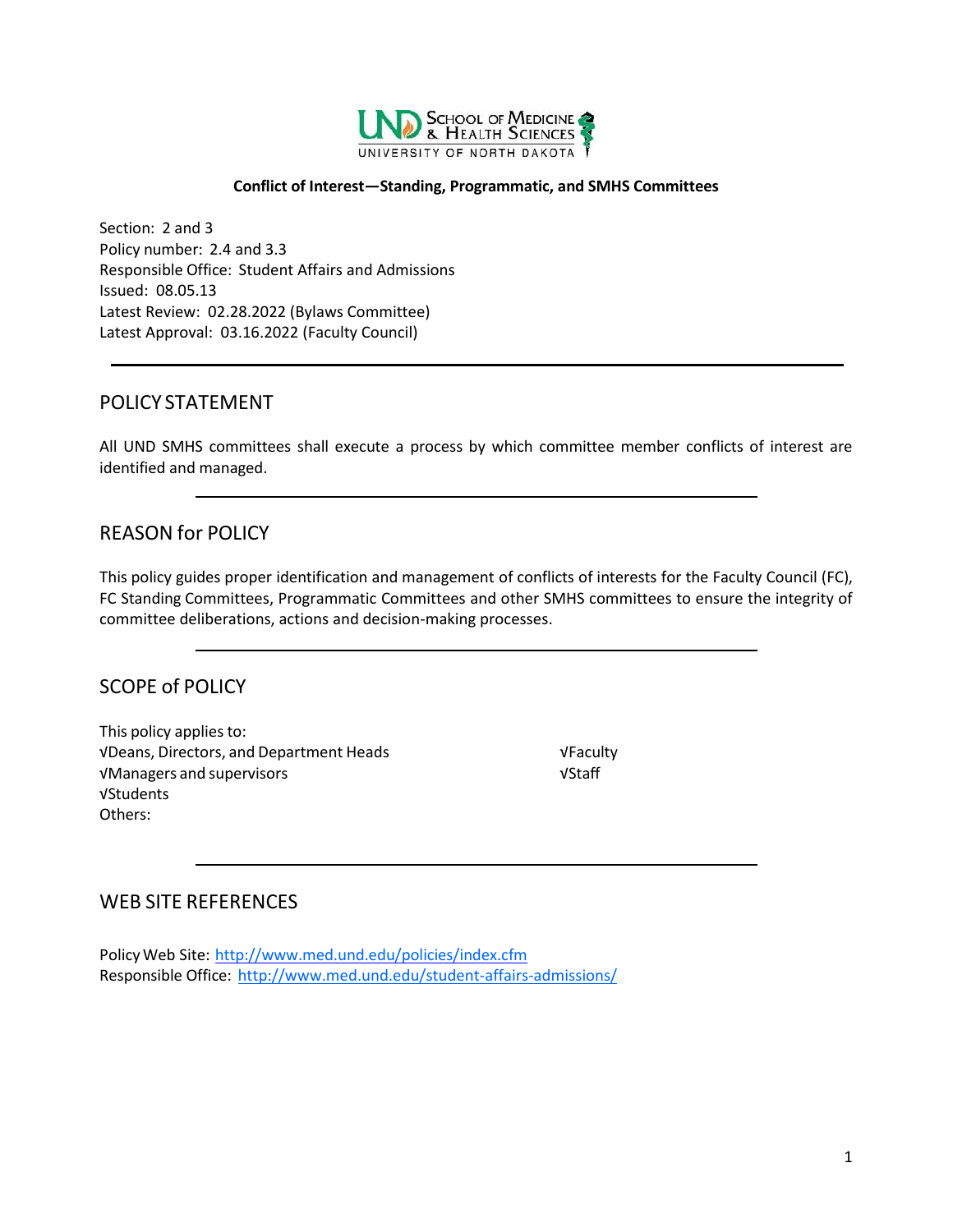#### **CONTENTS**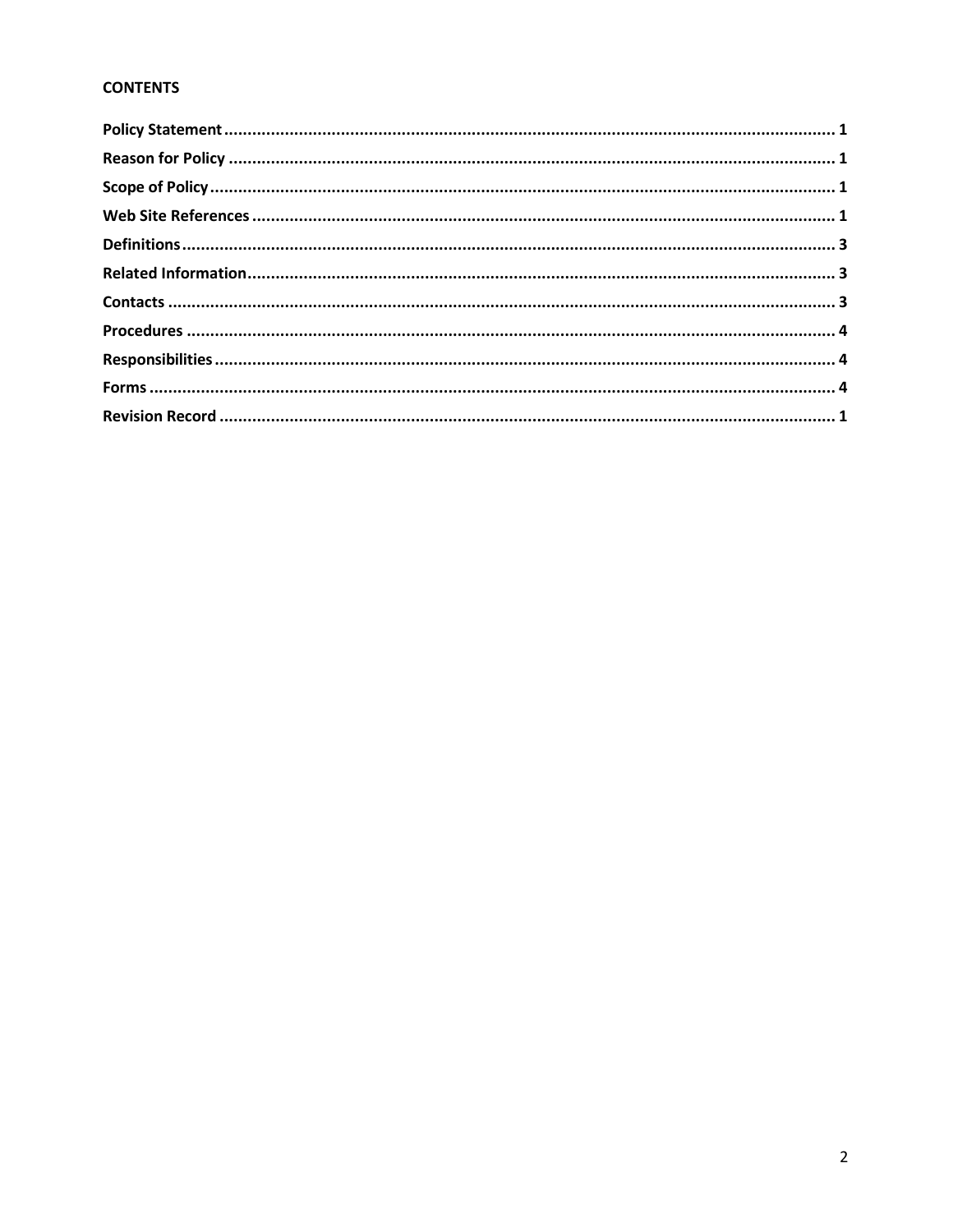# **DEFINITIONS**

| FC                         | <b>Faculty Council</b>                                                                                                                                                                                                                                                                                                                                                                                                                                               |
|----------------------------|----------------------------------------------------------------------------------------------------------------------------------------------------------------------------------------------------------------------------------------------------------------------------------------------------------------------------------------------------------------------------------------------------------------------------------------------------------------------|
| Conflict of Interest (COI) | A COI may include, but is not limited to: A situation in which an<br>individual had, or currently has, a personal, financial, or profession<br>relationship with one or more parties/subjects concerned in the<br>committee's deliberations.<br>And/or any conflict identified on the University of North Dakota<br>Conflict of Interest Disclosable Interest Document that may have<br>direct relevance to committee service, deliberations or decision-<br>making. |
| <b>SMHS</b>                | School of Medicine and Health Sciences                                                                                                                                                                                                                                                                                                                                                                                                                               |
| Committees                 | All SMHS Committees.                                                                                                                                                                                                                                                                                                                                                                                                                                                 |
| <b>Committee Member</b>    | Committee member may be a faculty, staff, or student                                                                                                                                                                                                                                                                                                                                                                                                                 |

### RELATEDINFORMATION

| blank<br>1At<br>undilv<br>.<br>. |
|----------------------------------|

## **CONTACTS**

General questions about this policy can be answered by your department's administrative office. Specific questions should be directed to the following:

| Subject                       | Contact                | Telephone/FAX     | Email contact         |
|-------------------------------|------------------------|-------------------|-----------------------|
|                               |                        |                   |                       |
| <b>Questions about Policy</b> | <b>Student Affairs</b> | 777.4214          |                       |
| Policy format                 | Dean's Office          | 777.2514/777.3527 | judy.solberg@ und.edu |

### **PROCEDURES**

- I. Faculty/Standing/Programmatic Committees
	- i. Committee Member Responsibility: An individual who feels they have a COI must communicate the conflict to the committee chair prior to the meeting in question. If an individual realizes they are in conflict after a deliberation has begun, it is the responsibility of that individual to voice their concerns to the committee and committee chair and recuse themselves from further deliberations and decisions made on subject.

If the chair has a COI, then it is the responsibility of the chair to recuse them self from deliberations and decisions made on the subject, having first temporarily delegated to another committee member the responsibilities of the chair.